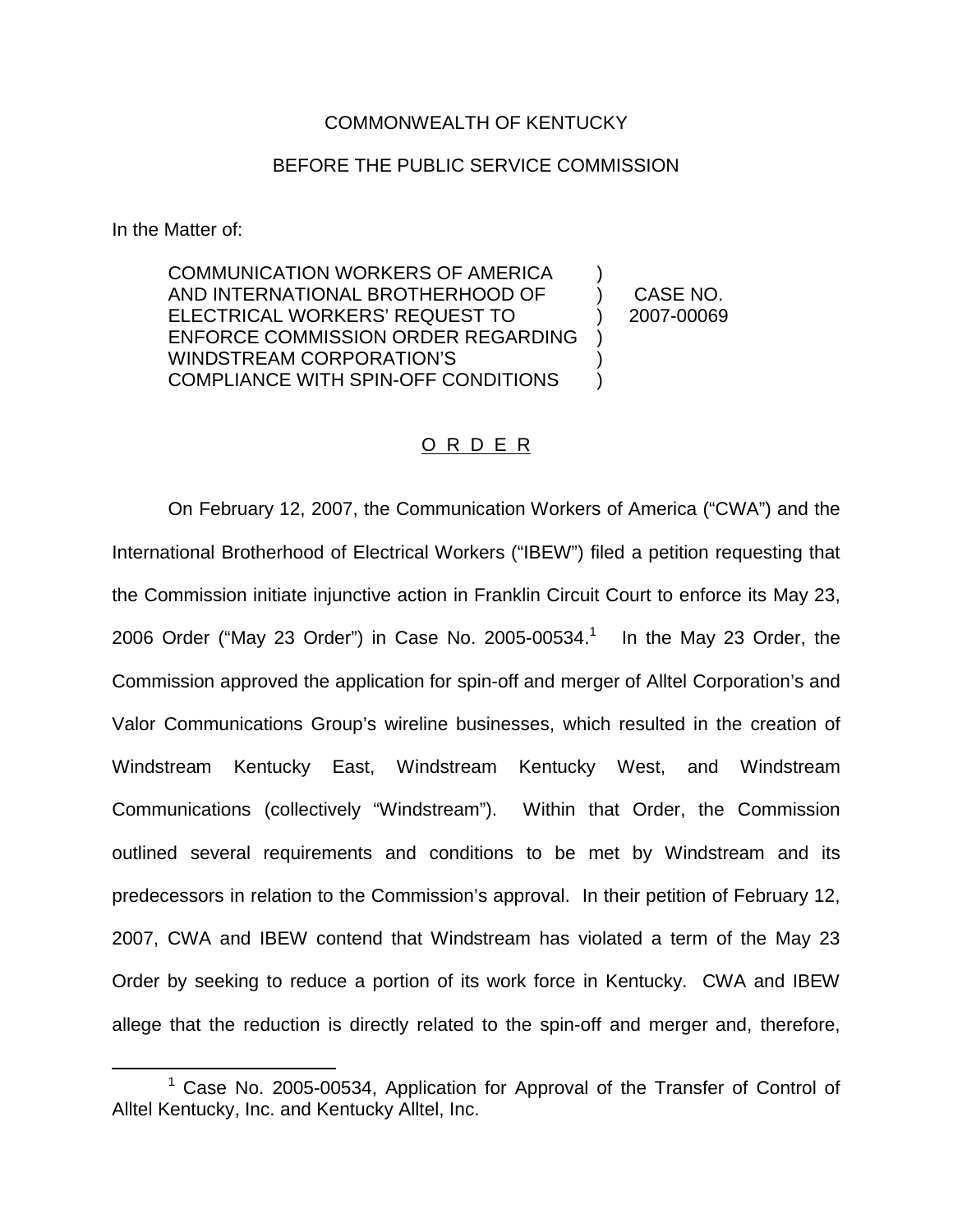violates the Commission's Order, which required that Windstream maintain current employment levels after Commission approval.

The Attorney General, by and through his Office of Rate Intervention, filed a motion in support of CWA's and IBEW's petition. Windstream also filed its response to the motion for emergency relief.<sup>2</sup> Windstream makes several arguments against CWA's and IBEW's request. Namely, Windstream contends that the Commission's May 23 Order did not state that Windstream was prohibited from making changes to its Kentucky work force level. Additionally, Windstream states that CWA's and IBEW's motion for emergency relief concerns general labor issues, which are not properly before the Commission. CWA and IBEW also filed a reply to Windstream's response.

On February 15, 2007, the Commission issued an Order in response to the February 12 petition in which it gave Windstream 20 days from the date of service of the Order to respond to the petition. On February 23, 2007, CWA and IBEW filed a motion for emergency relief, requesting that the Commission "take all necessary steps to grant or secure appropriate injunctive relief to prevent the layoff of a group of Kentucky employees."<sup>3</sup> CWA and IBEW contend that the due date for Windstream's response to the original petition would occur beyond the date of termination for the employees. The layoff in the Kentucky market is scheduled to occur on March 2, 2007. $4$  Approximately

 $2$  This response concerns only the Motion for Emergency Relief. As discussed in a separate portion of this Order, the Commission has given Windstream 20 days to respond to CWA's and IBEW's original petition for enforcement of the May 23 Order. Windstream's response is due March 7, 2007.

<sup>&</sup>lt;sup>3</sup> Motion for Emergency Relief by CWA/IBEW at 1.

<sup>4</sup> Affidavit of CWA, ¶ 4.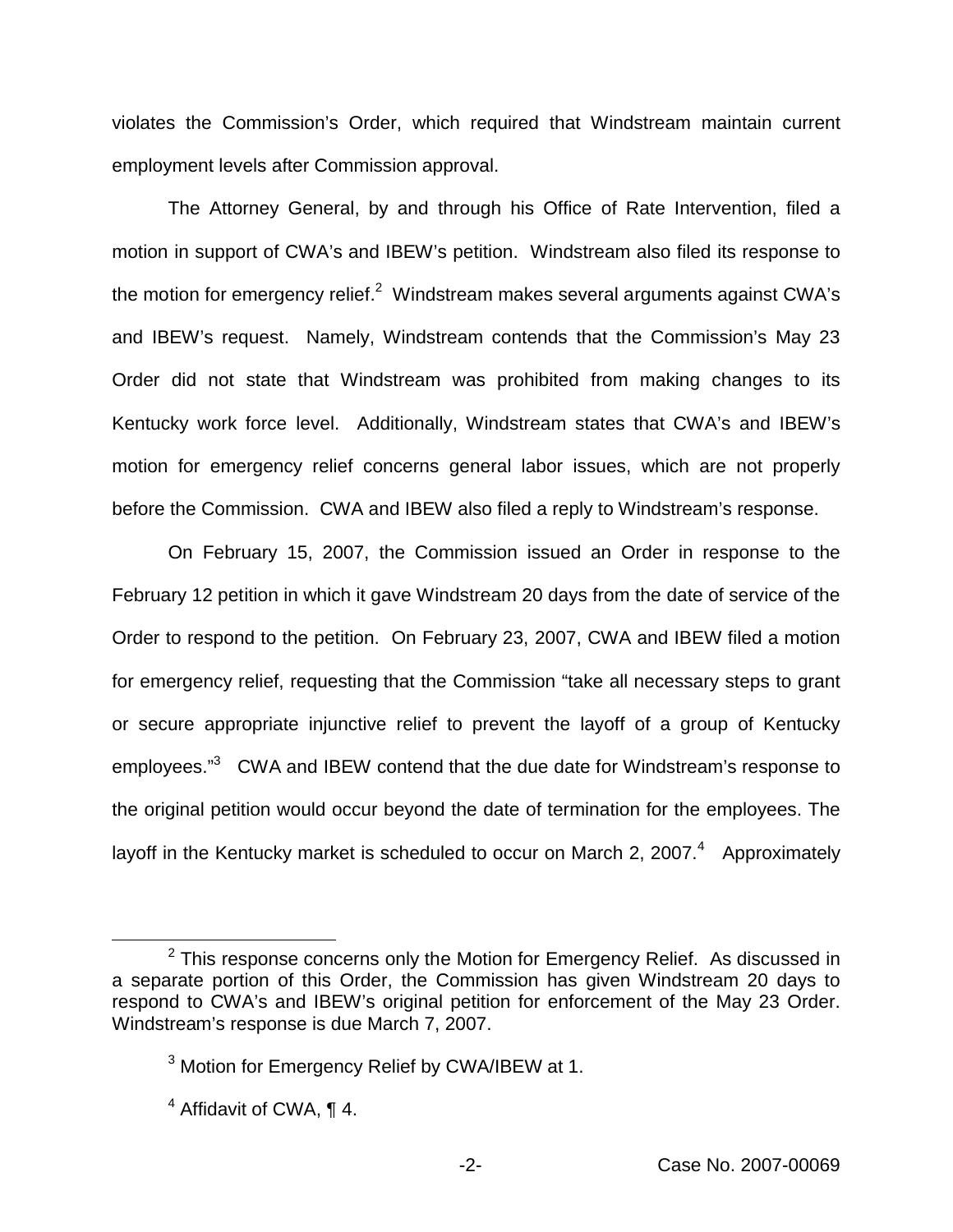46 employees within Windstream's Kentucky market will be affected.<sup>5</sup> CWA and IBEW assert that a prima facie case of Windstream's violation of the Commission's final Order in Case No. 2005-00534 has been demonstrated. In seeking emergency relief, CWA and IBEW have requested that the Commission issue an emergency order to keep the parties in status quo, pending the resolution of the legal issues, as outlined in the February 12 petition. CWA and IBEW contend that irreparable harm will occur once the employees are permanently separated from Windstream. Specifically, CWA and IBEW have requested that the Commission order Windstream to continue the regular employment of all Kentucky employees affected by the announcements and allow each employee who has elected retirement to revoke such election, without diminishment of such benefits.

The Commission has reviewed the May 23 Order in Case No. 2005-00534 and finds no mandate that the spin-off and merger be subject to the specific condition that Windstream not terminate or lay off any portion of its work force. Neither has the Commission found any portion of the Order specifically stating that Windstream was required to maintain employment levels at a certain level as a part of Commission approval of the spin-off and merger application.

KRS 278.410(3) states "injunctive relief may be granted by the Circuit Court in the manner and upon the terms provided by the law." The procedural requirements for

<sup>5</sup> CWA and IBEW state that a portion of this number includes employees who have been forced to take retirement with reduced or no benefits, as well as employees who will lose employment and are ineligible for retirement status. *Se*e Motion for Emergency Relief at 3-6. Additionally, Kentucky is only one of 16 states wherein Windstream is seeking to make changes to its work force level. The work force change plans were announced by Windstream in December 2006. *See* Windstream's Response to Petitioners' Motion for Emergency Relief at 14.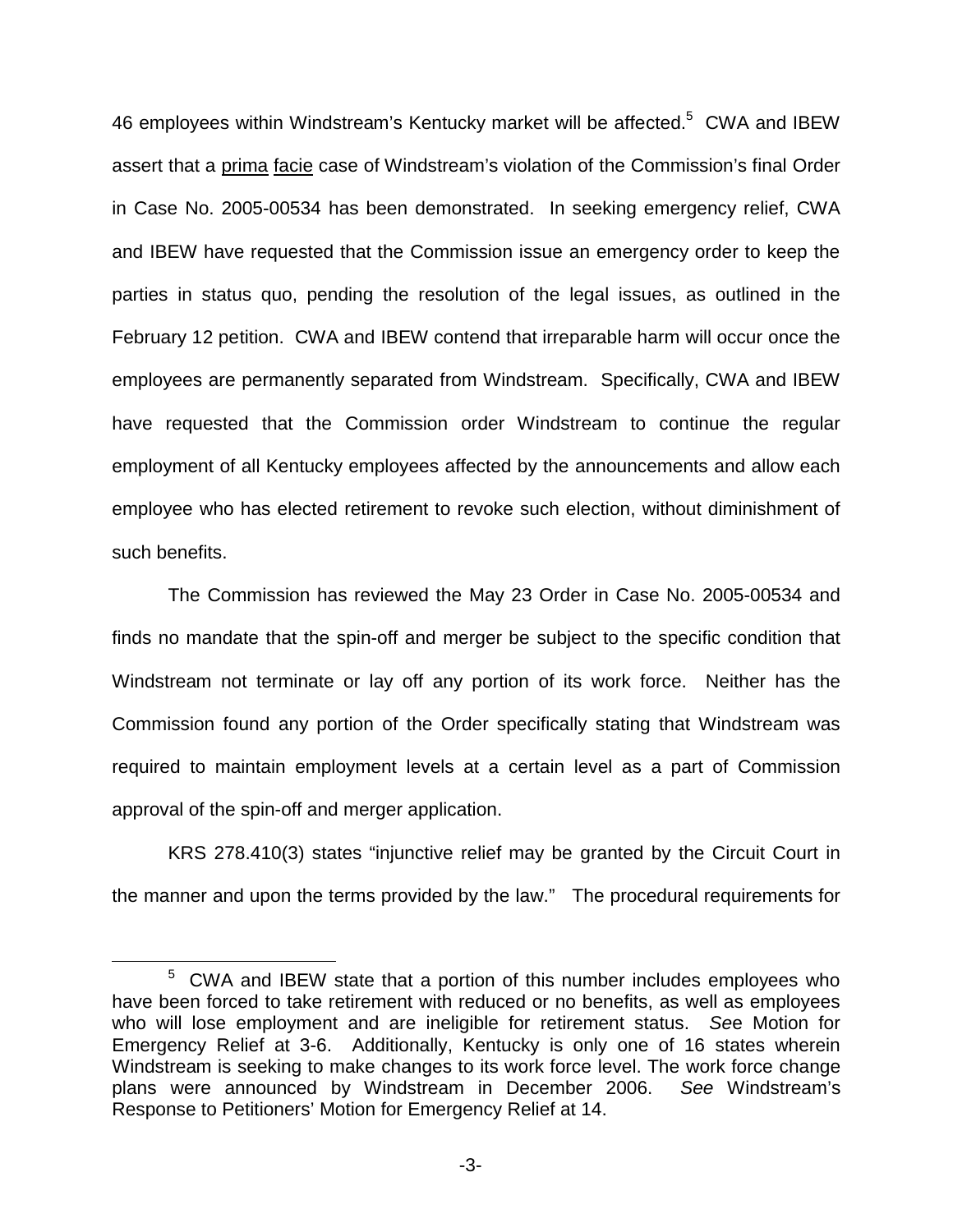seeking an injunction are outlined in CR 65. Although CWA and IBEW have asked the Commission to seek an injunction in Franklin Circuit Court against Windstream to temporarily prohibit it from going forward with the March 2 lay-offs, the Commission has not found a sufficient basis under which to proceed with such a request.<sup>6</sup>

In order for the Circuit Court to issue an injunction, the following factors must be considered: (1) whether the plaintiff has shown an irreparable injury; (2) whether there are equities in the plaintiff's favor, when considering the public interest, the harm to the defendant, and whether the injunction will merely preserve the status quo; and (3) whether the complaint presents a substantial question.<sup>7</sup> The motion for emergency relief has not raised a substantial question, as there is no evidence that Windstream directly violated any specific term of the Commission's May 23 Order. Although the issue of the maintenance of employment levels was discussed in several instances throughout the April 25, 2006 hearing and in the Order, the Commission did not specifically mandate within the final ordering paragraphs that the applicants preserve employment levels in Kentucky at a specific level for a set period of time. The Commission cannot issue a status quo order or seek to enjoin Windstream from doing an act which it did not prohibit Windstream from doing originally.<sup>8</sup>

 $6$  The Commission's decision as to injunctive relief is without prejudice to any rights which may be possessed by the movants in relation to or independent of KRS 278.410.

<sup>&</sup>lt;sup>7</sup> See Maupin v. Stansbury, 575 S.W.2d 695 (Ky. App. 1978). See also Rogers v. Lexington-Fayette Urban County Government, 175 S.W.3d 569 (Ky. 2005).

 $8$  The ordering paragraphs of the Commission are located on pages 6-7 of the May 23, 2006 Order for Case No. 2005-00534.